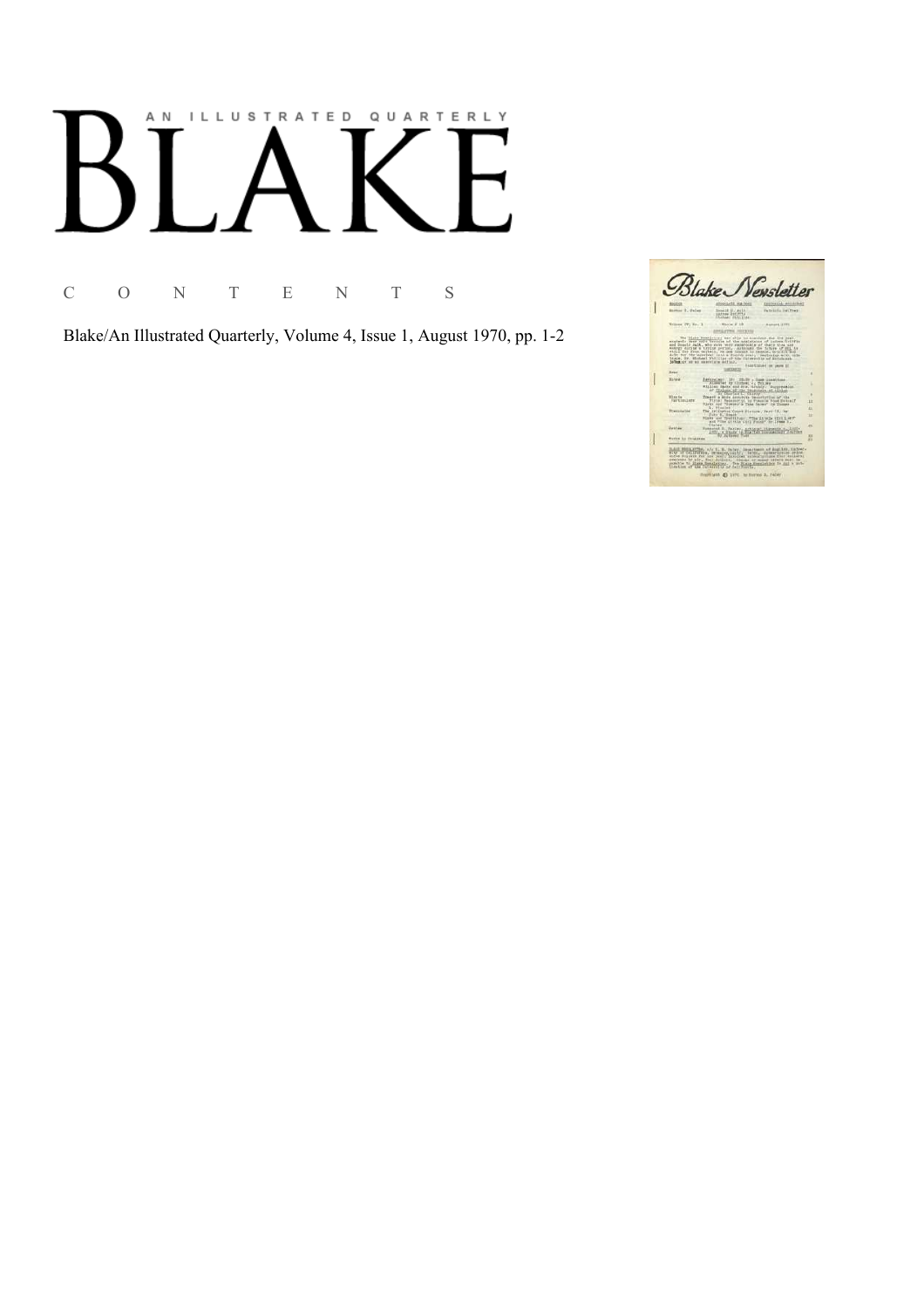*££hkeKJ)/e»sletter* 

EDITOR

ASSOCIATE EDITORS

EDITORIAL ASSISTANT

 $\mathbf{2}$ 

Morton D. Paley Donald D. Ault Patricia Pelfrey Andrew Griffin Michael Phillips

Volume IV, No. 1 Whole  $#$  13 August 1970

# NEWSLETTER BUSINESS

The Blake Newsletter was able to continue for the past academic year only because of the assistance of Andrew Griffin and Donald Ault, who gave very generously of their time and energy during a trying period. Although the future of BNL is still far from certain, we owe thanks to Messrs. Griffin and Ault for its survival into a fourth year. Beginning with this issue, Dr. Michael Phillips of the University of Edinburgh joins us as an associate editor.

CONTENTS

(continued on page 2)

News

| Notes             | Jerusalem: 12: 25-29 - Some Questions          |    |
|-------------------|------------------------------------------------|----|
|                   | Answered by Michael J. Tolley                  | 秀  |
|                   | William Blake and Mrs. Grundy: Suppression     |    |
|                   | of Visions of the Daughters of Albion          |    |
|                   | by Charles L. Cherry                           | 6  |
| Minute            | Toward a More Accurate Description of the      |    |
| Particulars       | Tiriel Manuscript by Francis Wood Metcalf      | 10 |
|                   | Blake and "Cowper's Tame Hares" by Thomas      |    |
|                   | L. Minnick                                     | 11 |
| Discussion        | The Arlington Court Picture, Part II, by       |    |
|                   | John E. Grant                                  | 12 |
|                   | Blake and Tradition: "The Little Girl Lost"    |    |
|                   | and "The Little Girl Found" by Irene H.        |    |
|                   | Chayes                                         | 25 |
| Review            | Rosamond D. Harley, Artists' Pigments c. 1600- |    |
|                   | 1835, A Study in English Documentary Sources   |    |
|                   | by Ruthven Todd                                | 88 |
| Works in Progress |                                                | 30 |

BLAKE NEWSLETTER, c/o M. D. Paley, Department of English, University of California, Berkeley, Calif. 94720. Subscription price: three dollars for one year; invoiced subscriptions four dollars; overseas by air, four dollars. Checks or money orders must be payable to Blake Newsletter. The Blake Newsletter is not a publication of the University of California.

Copyright © 1970 by Morton D. Paley